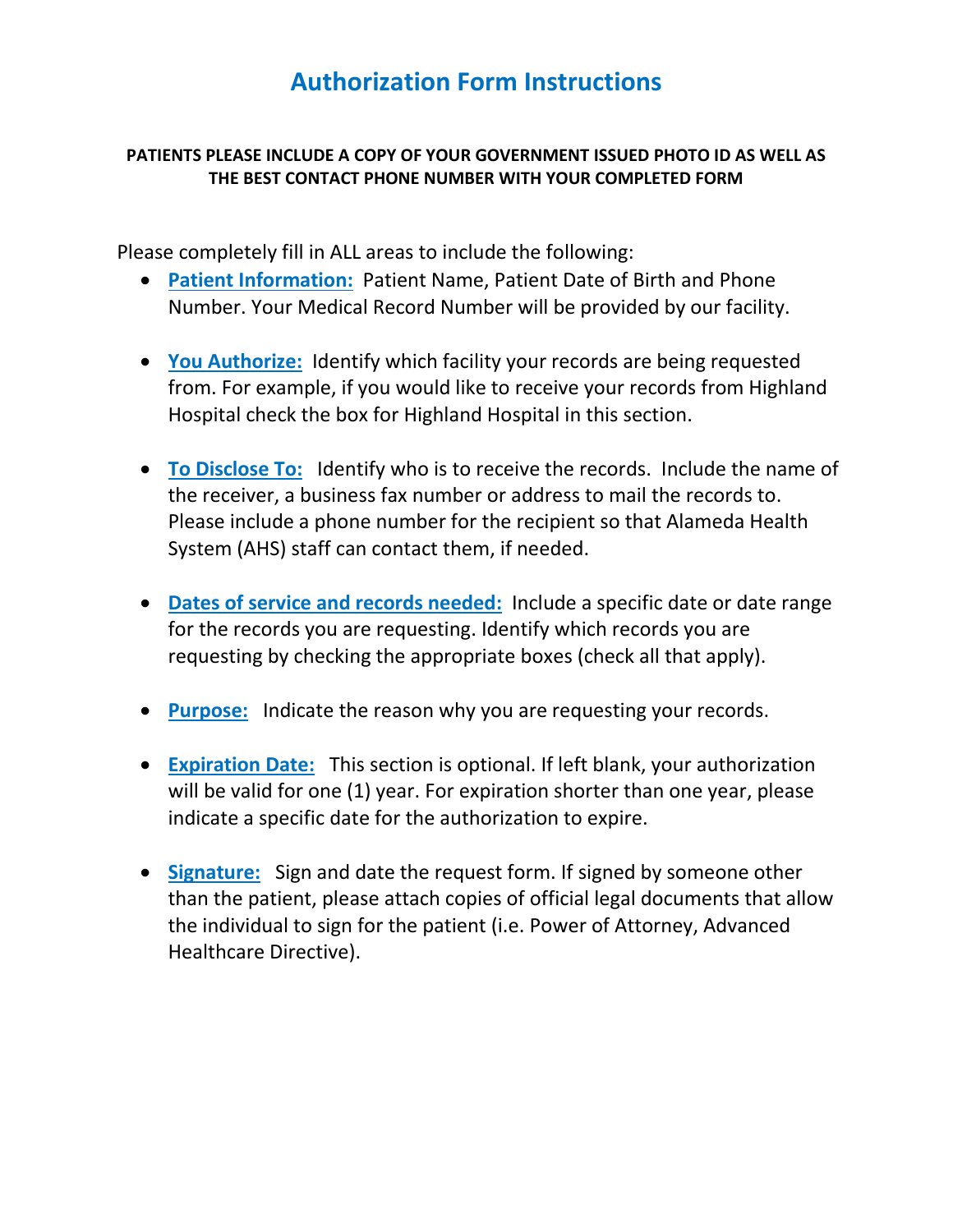



# **AUTHORIZATION FOR USE OR DISCLOSURE OF HEALTH INFORMATION**

Completion of this document authorizes the disclosure and/or use of health information, about you. Failure to provide *all* information requested may invalidate this Authorization.

#### **PATIENT INFORMATION**

Patient's Name: Last: First: M:

Date of Birth: $\frac{1}{2}$  /  $\frac{1}{2}$  /  $\frac{1}{2}$  Phone Number:  *Month Day Year* 

Medical Record Number:

# **USE AND DISCLOSURE OF HEALTH INFORMATION**

\*\* Please check box next to facility authorized to **disclose** the information\*\*

#### **YOU AUTHORIZE:**

|                                                                                                  | Tel: (510) 814-4037 |
|--------------------------------------------------------------------------------------------------|---------------------|
| Alameda Hospital & South Shore Rehab: 2070 Clinton Ave., Alameda, CA 94501                       | Fax: (510) 814-4352 |
|                                                                                                  | Tel: (510) 567-5700 |
| Eastmont Wellness: 6955 Foothill Blvd., Oakland, CA 94605                                        | Fax: (510) 567-5822 |
|                                                                                                  | Tel: (510) 266-1722 |
| Hayward Wellness: 664 Southland Mall Drive, Hayward, CA 94545                                    | Fax: (510) 266-1761 |
|                                                                                                  | Tel: (510) 437-4469 |
| Highland, Fairmont or John George Hospital: 1411 E. 31 <sup>st</sup> St. Oakland, CA 94602       | Fax: (510) 437-5052 |
|                                                                                                  | Tel: (510) 535-7363 |
| Marina Wellness and Surgical Associates: 815 Atlantic Ave, Suite 100, Alameda, CA 94501          | Fax: (510) 864-1483 |
|                                                                                                  | Tel: (510) 422-3400 |
| Marina Wellness Primary Care: 947 Marina Village Parkway, Alameda, CA 94501<br>$\vert \ \ \vert$ | Fax: (510) 749-0972 |
|                                                                                                  | Tel: (510) 505-1600 |
| Newark Wellness: 6066 Civic Terrace Ave., Newark, CA 94560                                       | Fax: (510) 494-7240 |
|                                                                                                  | Tel: (510) 522-1084 |
| Park Bridge Rehabilitation and Wellness: 2401 Blanding Ave, Alameda, CA 94501                    | Fax: (510) 748-4289 |
|                                                                                                  | Tel: (510) 667-4575 |
| San Leandro Hospital: 13855 E. 14 <sup>th</sup> St., San Leandro CA 94578                        | Fax: (510) 895-1971 |

**TO DISCLOSE TO:** 

(Persons/organizations authorized to receive the information)

**At the following address:** 

(Street) (City, State and Zip Code)

Phone: Fax:

**FILE IN MEDICAL RECORD** Page 1 of 3 503-HI-71E (Rev. 10/18) Original - MR Copy - PATIENT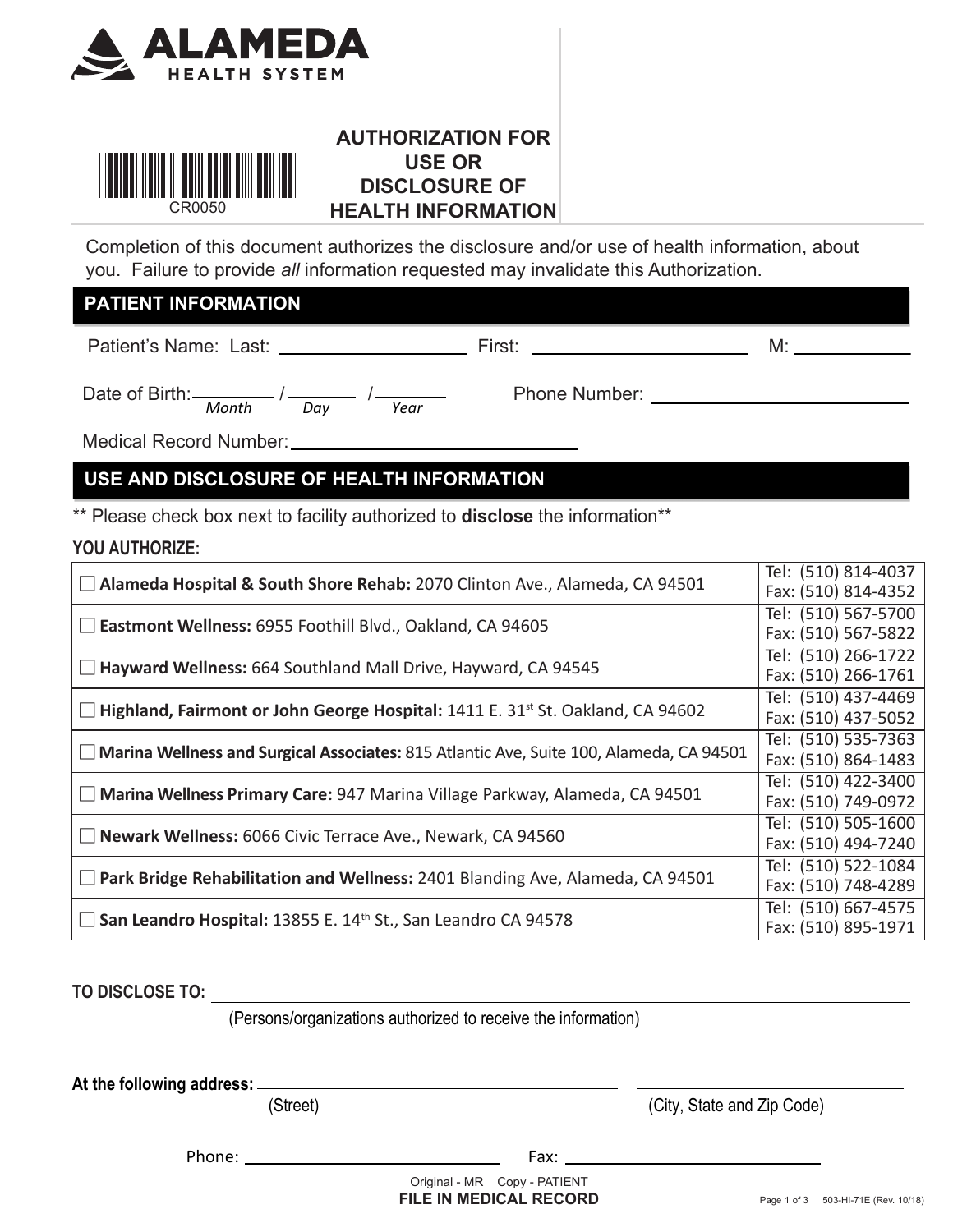



# **AUTHORIZATION FOR USE OR DISCLOSURE OF HEALTH INFORMATION**

# **USE AND DISCLOSURE OF HEALTH INFORMATION,** *continued*

I authorize disclosure of the information described below: (check all that apply)

Dates of Service:

| Pertinent Information (dictated         | Pathology Report                      | Discharge Summary       |
|-----------------------------------------|---------------------------------------|-------------------------|
| physician reports, lab and radiology)   |                                       |                         |
| $\Box$ History and Physical Examination | $\Box$ Entire Medical Record          | Progress Notes          |
| Laboratory test Results                 | $\Box$ Consultation Reports           | $\Box$ Operative Report |
| <b>Emergency Room Record</b>            | K-Ray Films/Reports/Digital<br>Images | Other:                  |
|                                         |                                       |                         |

| Check the boxes below if you want this release to include the following information, Otherwise, this |                                      |                  |  |
|------------------------------------------------------------------------------------------------------|--------------------------------------|------------------|--|
| information will be excluded.                                                                        |                                      |                  |  |
| $\Box$ Mental Health Treatment Records                                                               | Addiction Medicine Treatment Records | HIV Test Results |  |

# **PURPOSE**

Purpose of requested use or disclosure:  $\Box$  Patient request; OR  $\Box$  Other:

#### **EXPIRATION**

This authorization shall become effective immediately and shall remain in effect until (enter specific date):

If no date is given the authorization expires one year from date of signing.

#### **SIGNATURE**

Signature \_\_\_\_\_\_\_

*(Patient/representative/spouse/financially responsible party)*

| Date: | ime | ⊥am<br>⊥ pm |
|-------|-----|-------------|
|-------|-----|-------------|

If signed by someone other than the patient, print name and legal relationship to the patient:

Print name/relationship: /